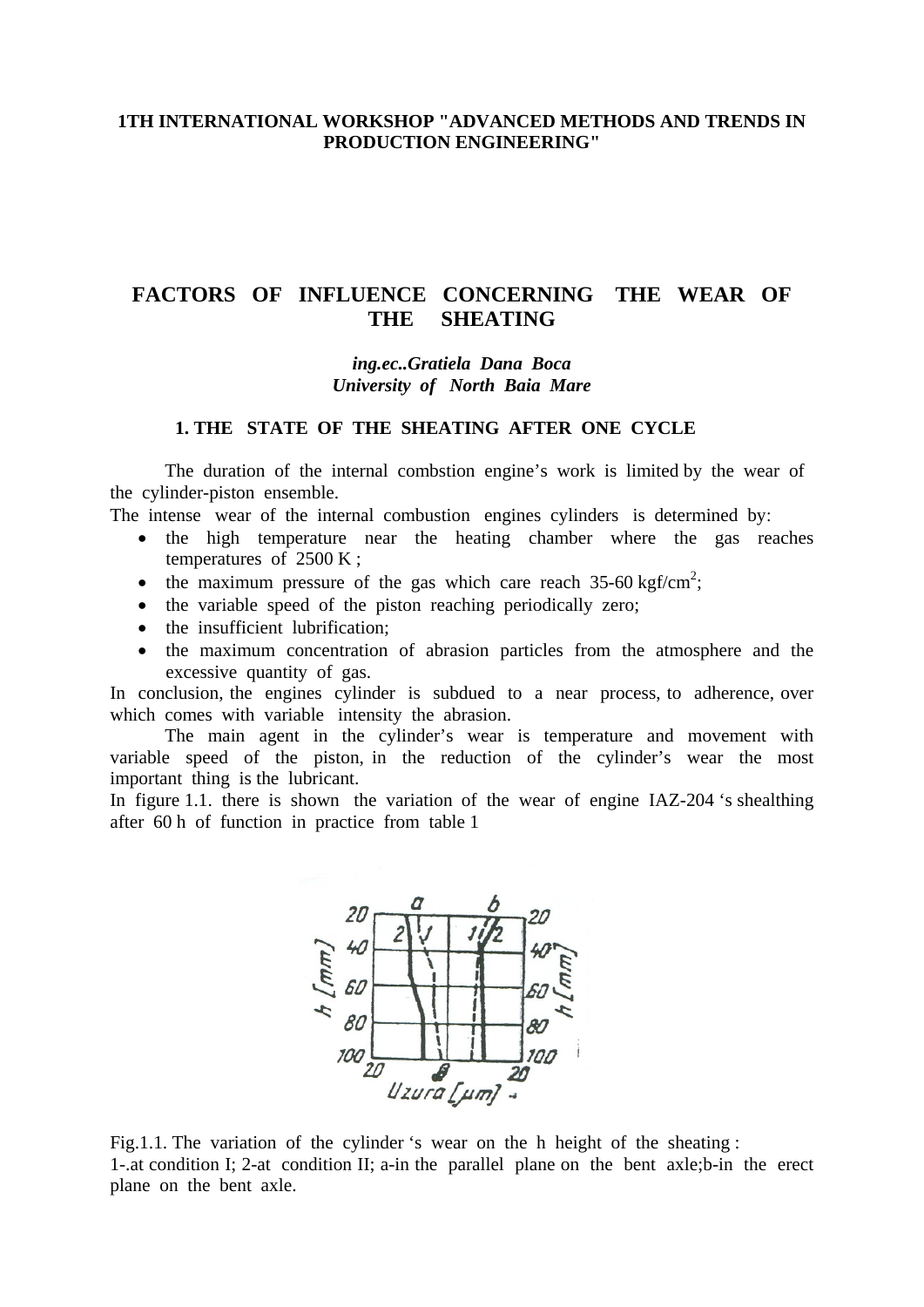| The name of<br>experiment   |      | $\begin{array}{c c} n & P_C \ (rot/min) & (kgf/cm^2) & (rot/min) \end{array}$ |      | $\frac{P_C}{(kgf/cm^2)}$ | Time<br>(h) |
|-----------------------------|------|-------------------------------------------------------------------------------|------|--------------------------|-------------|
| The wear of the engine      | 1600 |                                                                               | 1600 |                          | 12          |
| The raise of the wear curve | 1600 |                                                                               | 1600 |                          | 24          |
| Lasting at wear             | 1600 | 2                                                                             | 1600 |                          | 100         |
| The raise of the wear curve | 1600 |                                                                               | 1600 |                          | 24          |

Table 1.1. The wear of engine;s IAZ –204 's shealthing

In the work process, the cylinder-piston-segment groups is wearing out in the presence of the corrosive medium which takes place at the burning of the engine fuel mixture when gases are formed ( carbon dioxide, carbon oxide, oxygene, sulphurous combinations, other chemical combinations and water vapour).

When the temperature of the cylinder's walls are approaching the dew-point temperature of the burning products, the water vapours are inspissating on the walls forming in the presence of the gases, acids that emphosize the wear.

At low temperatures of the walls the role of the electrochemical processes which destroy the structure of the superficial strate of the cylinder's is emphasized.

The intnsaty of the wear is unequal on the length of the cylinder's walls, the maximum wear taking place in the friction area of the first segment of astriction .

The cylinder's wear in the inner dead center is in general more emphasized than in the outer dead center, where the oil strip is always there, missing also the suplimentary pressure of the gasses on the segments.

The epure of the wear of the cylinder's I-IV are presented in the figure 1.2., for the raise of the wear's epure were made 40 grooves on the generators at 5 distances from the superior plane of the cylinder's block type.

When it comes to the structure and physical-mechanical features of the materials that were used in the making of the pieces from the cylinder-piston-segment groups, the experience shows that the resistance of cast iron wear grows at the sametime with the raise of it's hardness , alloyed cast iron is more resistant to wear than pure cast iron and less resistant than the modified cast iron .

The modified cast iron, with magnesium, having module additives presents a higher resistance to wear than the modified cast iron with graying additives, having graphite module of small dimension .

 In the outer dead center area there is a more pronounced emphasized wear because of:

- high temperature and pressure during the burning and relaxation;
- local dilution of the oil strip by the fuel mixture which enters with high speed during the period of process;
- the diminution of the oil's clinginess;
- the reduction of the piston till zero;
- the change of the movement which decreases, the thickness of the oil strip changing the feature character of the friction.

The resistance to wear of the superficially flame hardened cast iron is higher than of the flame -hardened cast iron and the resistance at erosion and corrosion is emphasized by the nitration and chromium plating of the surfaces.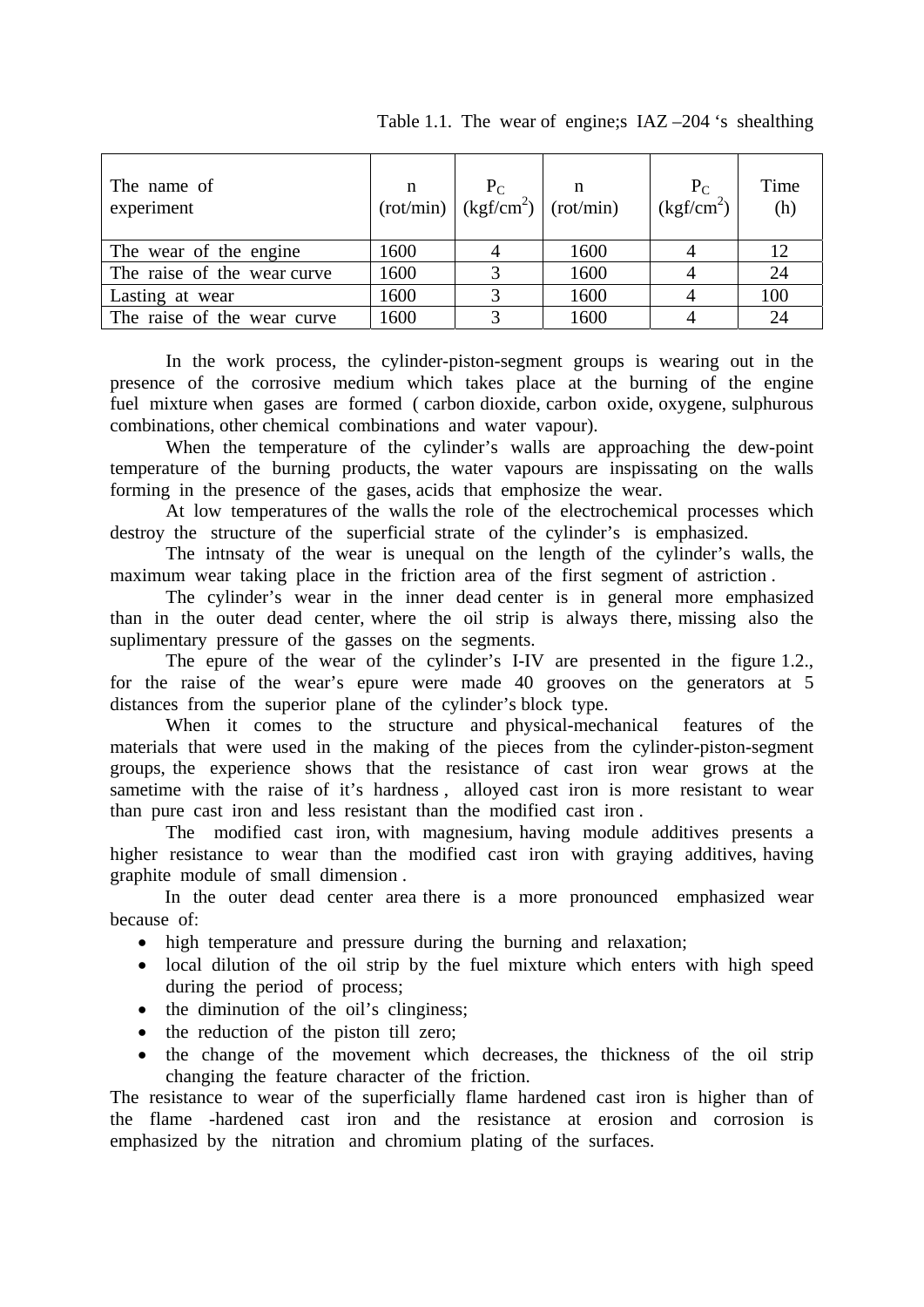

Fig.1.2. The epure of the cylinder's wear straight line at I condition ; interrupted line at II condition .

 For knowing the causes of the wear in order to decrease it, one must have in mind the premises of the cylinder's wear mechanism which reduce to the prescriptions of project and technology of execution should be followed:

- when they put together the three elements they should avoid asymmetrical solicitation which under the influence of the force of inertia could be emphasized;
- the access of the oil when it is near the inner dead center, not to be stopped during function and most of all the beginning is presented by an adequante form of the segments and a right clengyness of the oil ;
- the asperity of the surfaces could be favourable or not depending on the absolute value of the asperity and the hardness of the surfaces, on a favourable value of the asperity, or when there is good hydrodynamics, the real contact surface has mixte liquid material abrasion particles entering between the asperities, their action being stopped;
- the hardness of the straight surfaces has a small effect and in the case of the hard surfaces, it can be positive or negative;
- at normal intensities of other agents the abrasion leads to wear more emphasized than the corrosion.

In the case of the cylinder-piston-segment groups, the segments have the heading role of mobile pieces towards the cylinder, because each of it's point remains in permanent contact with the cylinder's surface, while its different points come in contact successively: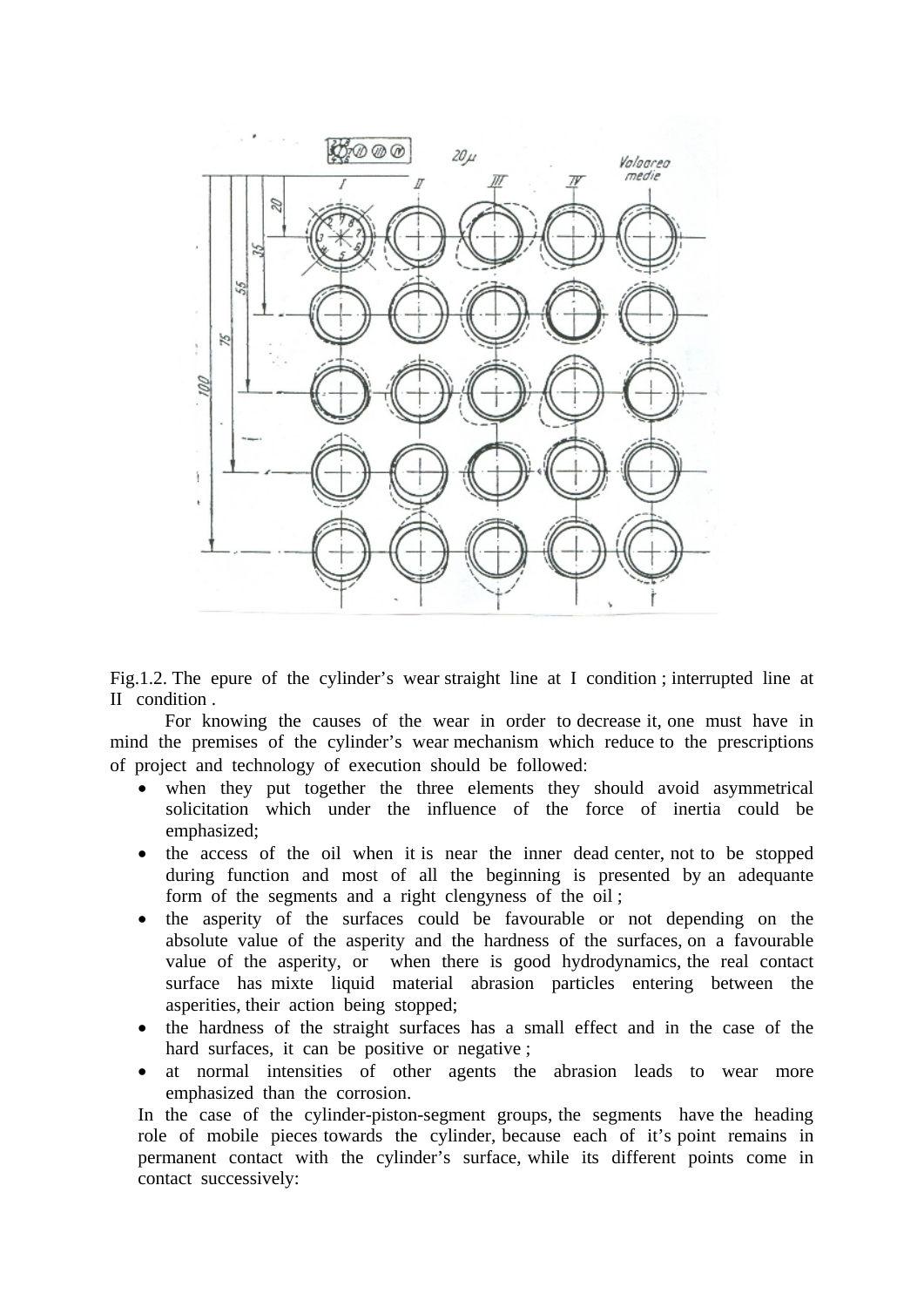- the contact wear and the tiredness does not constitute emphasized forms of wear;
- the fuel and the lubricant when they are not of the quality indicated by the buildind firm;
- the action of the enviroment could emphasize the usage by the presence of the abrasive particles and of the chemical gases in the aspired air.

When during the building, the position of the cylinder presents deviation from the direction of the piston's movements, some generators of the cylinder will suffer excessive solicitations like in the figure 1.3.



Fig. 1.3. The wear of the cylinder.

In comparison with the medium hight of the asperities which are 0,001mm, the deviations are 0,1mm, in conclusion the hardness of the surfaces constitutes a remedy of aproximatively 100 times less important than the remedy of the building deviation.

 So the usage of the cylinder and segments is due always to the errors of building .

### **2. THE INFLUENCE OF THE FUEL, OIL AND ADDITIVES ON THE WEAR OF CYLINDER**

The corrosion is one of the main agent which determine the rhythm and character of the internal-combustion engine's wear.

 The mechanism and the speed of corrosian are determined by the fuel and oil, the time and building of the engine and also the practice.

 The corrosion of the engine's pieces is due to organical ssubstances which are in the fuel and oil and those that are forming during the burning .

 In the fuel and oil can exist active compounds of sulph, water, acids, etc. which can had to wear by corrosion.

#### **3. THE INFLUENCE OF THE FUEL ON THE WEAR OF CYLINDER**

 The presence of sulphur in fuel and of the sulphurous compounds constitutes the main source for corrosion, so the sulphurethed hydrogen  $H_2S$  acts upon iron, plumbum forming sulphide .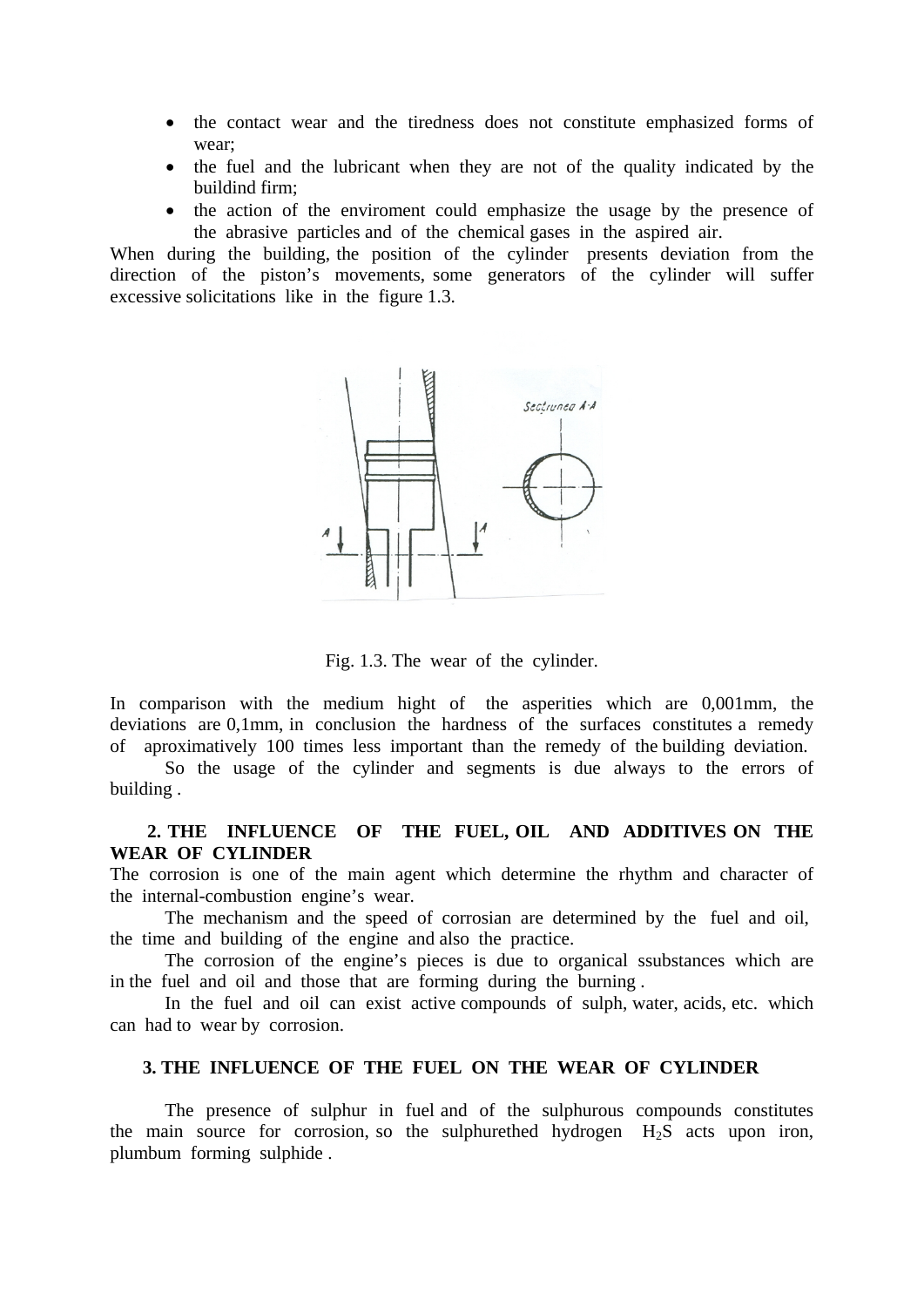The compounds that are present in fuel had to the corrosion of the pieces as in table 2

| Table2.The influence of the organics across from fuel against the wear of pieces |                         |                     |  |  |
|----------------------------------------------------------------------------------|-------------------------|---------------------|--|--|
|                                                                                  | The acidity of the fuel | The acidity of fuel |  |  |
| Index                                                                            | (mgKOH/100ml)           | (mgKOH/100ml)       |  |  |
|                                                                                  |                         | 50                  |  |  |
| The medium wear of the piston                                                    | 0,0015                  | 0,0023              |  |  |
| after $500h$ (mm)                                                                |                         |                     |  |  |
| The wear of the first segment of                                                 | 0,03                    | 0,07                |  |  |
| compresion                                                                       |                         |                     |  |  |
| The deposit on the head of the                                                   | $0,05-0,08$             | $0,12-0,15$         |  |  |
| cylinder's block (mm)                                                            |                         |                     |  |  |

Table2.The influence of the organics acids from fuel against the wear of pieces

The fuels for Diesel engines that contain vanadium even though in very small qualities (0,005%) intensify the process of corrosive wear of bottom of the piston , the head of evacuated valve disk, etc.

 The observation and the experiments have shown that there are no alloy which can resist the corrosive action of vanadium.

### **4.THE INFLUENCE OF THE LUBRIFICAT ON THE WEAR OF CYLINDER**

The quality of the lubricant is a main agent in the wear of the internal-combustion engine's pieces .

 The lubricant contribute to a better function to the duration of function to the decrease of the fuel and also to the decrease of the expense.

 The oil used with the internal combustion engine, in initial state generally do not contain compounds that could produce sensible corrosion.

The speed of the corrosion action could be written down by the following ecuation:

$$
dC/dt = K.A.C
$$
 (1)

where C-the concentration of the acids after a t period of time;

A-the metallic surface;

K-the speed of reaction.

By the ecuation 1's integration the speed of reaction can be determinated :

 $K=2,3/A.t (lg.C<sub>O</sub>/C)$  (2)

In which  $C_0$  – the concentration of the acid at t=0

The reaction speed is presented in figure 4.1. by a straight line which gives through the origin and the tangent of the angle of tilt indicates the speed of reaction K, as one can see from the inclination of lines that doesn't contain acid with a small number of molecules.

:1-caprylic acid,2-stearic acid, 3-oleic acid .